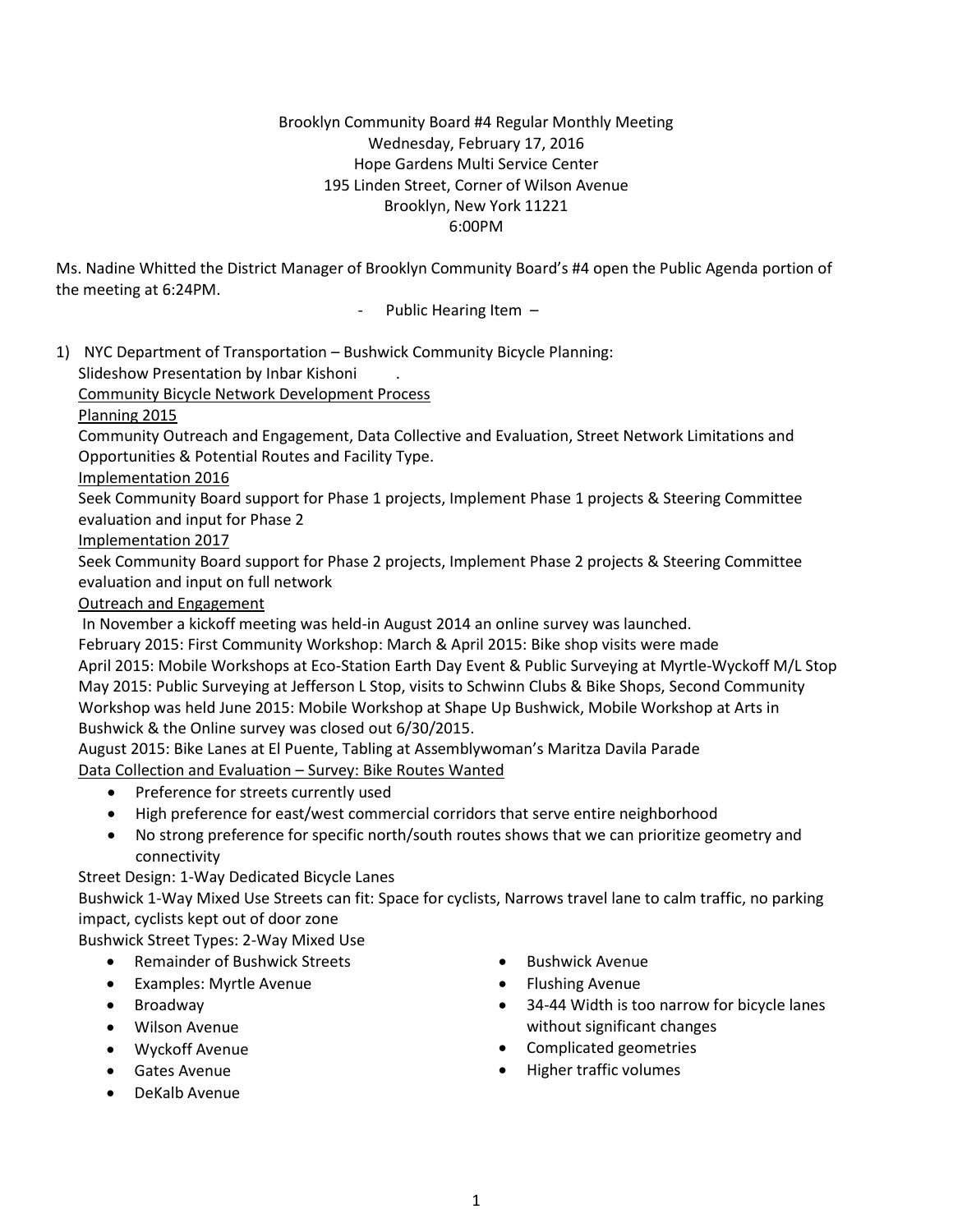Street Design: 2-Way Shared Lanes

- $\triangleright$  Only option for low-impact facility in narrow space
- $\triangleright$  No Parking Impact
- $\triangleright$  No Travel Lane Impact
- $\triangleright$  No dedicated space for cyclists
- $\triangleright$  Not ideal for high volume streets
- $\triangleright$  Many of these streets parallel a 1-way pair that would be a better alternative

## **Project Implementation**

### *Short Term Projects*

 Low-Impact: Little or no parking loss & No travel lane loss, Standard design, quick buildout & Low cost (Anticipated installation Summer of 2016)

*Long Term Projects –*

Higher-Impact:

Potential parking loss & Potential travel lane loss

More complex design, robust traffic modeling & potentially higher cost

(Continue to work with community to evaluate potential long-term opportunities)

Potential Routes" Considerations: Connectivity, Safety & Geometry

## *2016 Proposed Bicycle Routes*

 East/West-Knickerbocker Avenue, Irving Avenue North/South Jefferson Avenue/ Cornelia Street & Hancock Street

- o Low impact
- o Opportunities for safety enhancements
- o Backbone routes
- o Opportunities to extend beyond neighborhood
- o Safety improvements

# *Summary of Benefits*

Improves Safety

- a) Provides dedicated space for cyclists
- b) Discourage speed

# Improves Mobility

- a) Build network in Bushwick
- b) Opportunities to expand network beyond neighborhood

# **Questions and comments were entertained**:

Bike cyclist do not respect pedestrians, nor do they respect the traffic lights or rules. You often see them going in the opposite direction on the street.

The NYPD-83<sup>rd</sup> Pct. Traffic Team plan to enforce bicycle rules in the very near future.

2) Office of the City Clerk – Lobbying Bureau Deputy City Clerk: Ms. Damaris Acosta

At the City Clerk's Office you can have a marriage ceremony performed and get a marriage license. The Lobbying Bureau is responsible for regulating NYC lobbying laws.

If you are a lobbyist and you meet certain requirements you are required to register and file reports at the NYC Office of the City Clerk disclosing your activists.

The Office of City Clerk is having an Amnesty Program for lobbyist. The program started in January and will continue until June 2016. The program is for people who are required to file but have never filed. They can come to the office and register without receiving daily fines and penalties.

Who is a lobbyist and required to report?

a) Is your organization lobbying? The law defines lobbying as the attempt to influence eleven specific activities. For example: Attempting to obtain discretionary funding from the NYC Council, attempting to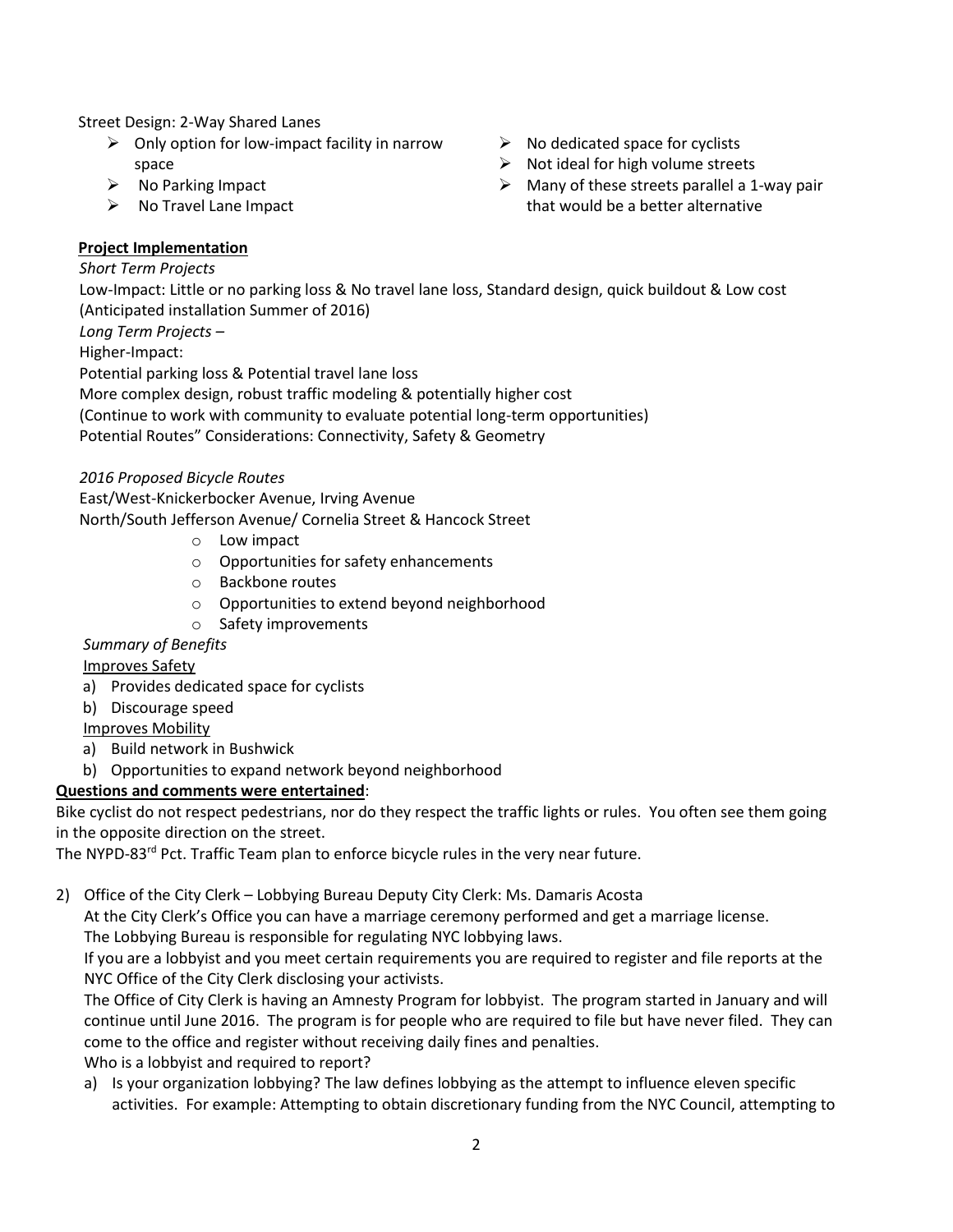influence the NYC Council or mayor with respect to passing a new law or attempting to influence investment decisions of the NYC's Pension Funds and Retirement Systems.

- b) Is your organization's activity excluded from lobbying?
- c) Has your organization reached the reporting threshold? If your organization exceeded \$5,000 in combined compensation and expenses with respect to NYC lobbying in a calendar year for any year from 2014 to the present, then your organization has reached the reporting threshold. The threshold amount for architects/engineers as of 20144 is \$10,000.

If people appear before the Community Board with the idea of influencing your decision they must file at the NYC Office of the City Clerk. That is also a form of lobbying.

The City of New York Office of the City Clerk – Lobbying Bureau Presents: Weekly Amnesty Training Sessions In order to ensure cooperation and to encourage participation in the amnesty, starting February 10, 2016 the Office of the City Clerk will be offering weekly training every Wednesday from 3:00PM to 4:00PM.

Where: Office of the City Clerk, 141 Worth Street (Enter at 155 Worth Street), New York, New York 10013 All sessions training are open and no RSVP is required. If you have any questions, please contact the Help Desk at: 212-669-8171 o[r lobbyist\\_helpdesk@cityclerk.nyc.gov](mailto:lobbyist_helpdesk@cityclerk.nyc.gov)

3) NYC –DYCD: Neighborhood Advisory / Board (NAB) Henry Woodson requested that the presentation be rescheduled.

Ms. Julie Dent- Chairperson thanked all for attending the Wednesday, February 17, 2016 Public Hearing and monthly regular Community Board meeting.

**First Roll Call, 7:38PM:** 23 Members were present this constitute a quorum.

Ms. Dent asked for the acceptance of the agenda with any necessary corrections. Mr. Robert Camacho motioned to accept the agenda as written. It was second by Ms. Gladys Puglla. All members present were in favor. Motion moved.

Ms. Dent asked for the acceptance of the previous month minutes with any necessary corrections. Ms. Elvena Davis motioned to accept the previous minutes with any necessary corrections. It was second by Ms. Mary McClellan. All members present were in favor. Motion moved.

Ms. Dent asked that the Minutes of February 17, 2016 is corrected to reflect the following on Page-2 paragraph: 3

*Large trucks parked in drive-ways and at corners present safety hazards. Moreover, now residents must attempt to get these vehicles removed prior to beginning their work day.*

## **CHAIRPERSON'S REPORT: 7:40 PM**

Ms. Julie Dent welcomed all in attendance to the February 17, 2016 meeting of Community Board #4. She asked that the Elected Officials and / or their representatives introduce themselves and state their respective contact information with their address and telephone numbers.

- 1) Jaclyn Reyes Representing Assemblyman Eric Martin Dilan, 366 Cornelia Street, Brooklyn, NY 718-386-4576
- 2) Celeste Leon Representing Councilman Rafael Espinal, 786 Knickerbocker Avenue, Brooklyn, NY 11207, 718- 642-8664
- 3) Yamilky Crisostomo, Representing the Brooklyn Borough President Eric Adams, 209 Joralemon Street, Brooklyn, NY 11201, 718-802-3809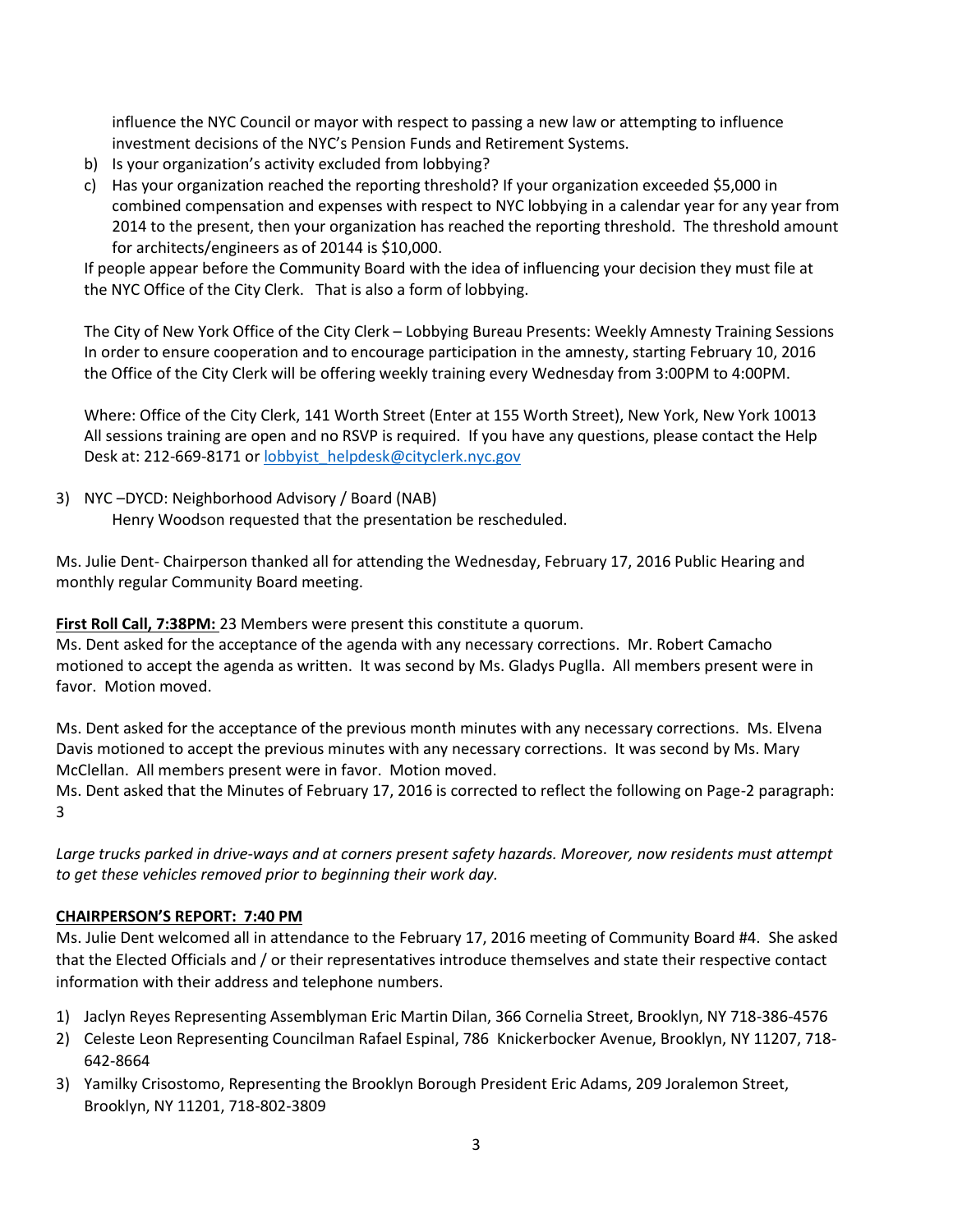- 4) Paula Melendez Representing Assemblywoman Maritza Davila, 249 Wilson Avenue, Brooklyn, NY 11237, 718-963-7029
- 5) Oswaldo Pereira Representing Public Advocate Letitia James, 1 Centre Street, New York, NY 10007, 212-669- 4576
- 6) Shelton Jones Representing District Attorney Kenneth Thompson, 350 Jay Street, Brooklyn, NY 11201-2908, 718-250-3146
- 7) Damaris Acosta, Deputy City Clerk, 141 Worth Street, New York, NY 10013, 212-669-8094

City, State or Federal Agency Representatives were asked to introduce themselves and state their respective contact information such as their name, address and telephone number.

- 1) Maggie Mangual, Program Manager Wyckoff Heights Hospital, Sexual Health Behavior, 718-508-4669
- 2) Boniface WeWe, Brooklyn Public Library Washington Irving Branch, 360 Irving Avenue, 718-628-8378
- 3) Deputy Inspector Max Tolentino, 83rd Pct. 480 Knickerbocker Avenue, 718-574-1697

Ms. Dent invited Deputy Inspector up to say a few words as to what is happening in Bushwick and she thanked him for consistently and providing monthly updates. **Deputy Inspector Tolentino, 83rd Precinct: 7:46PM** He invited anyone who encounters a bad experience with one of his police officers to contact him right away. They can even call 311 if necessary.

Regarding the bike lanes, he will work with DOT, however he has seen that the bicyclist do not follow the rules as well as some of our motorist. He has a good team and he plans to enforce the bike rules in Bushwick. Crime is down for the 28 day period – 115 to 124

Robbery is up from last year – 26 to 17 (it was very cold last year so that low number or 17 contribute to that) Burglary down from last year – 26 to 35

There have not been any shootings or homicides since the beginning of the year until now.

Arrest and moving violations are up.

The Inspector asked that you do not leave valuable in your cars.

The Inspector suggested that if property owners can buy video cameras for their homes it would be helpful in assisting the police locate criminals- as well adding security to your home. He also suggested having lights in front of your home to offset the street lights.

Mr. Robert Camacho stated to the Deputy Inspector that Bushwick Community appreciate the wonderful job that he along with the 83<sup>rd</sup> Precinct is doing and that Bushwick loves him very much.

The Brooklyn Borough President- Honorable Eric Adams would like to present attendance awards to those members who have had perfect attendance during the 2015 calendar year.

Ms. Yamilky Crisostomo –CB#4's Liaison from Borough Hall will present the awards.

These Community Board #4 members always attend their board meetings. Ms. Crisostomo stated that the Borough President recognize their prefect attendance and appreciate them in their effort to make Bushwick a better community. Ms. Yamilky Crisostomo presented the following volunteer members with their certificates for perfect attendance.

| Mr. Raul Rubio                                                        | Ms. Mary McClellan  |
|-----------------------------------------------------------------------|---------------------|
| Ms. Roberta Sutton                                                    | Ms. Annette Spellen |
| Mr. Robert Camacho                                                    | Ms. Barbara Smith   |
| Ms. Virgie Jones                                                      |                     |
| CONGRESSWOMAN NYDIA VELAZQUEZ -7 <sup>th</sup> CONGRESSIONAL DISTRICT |                     |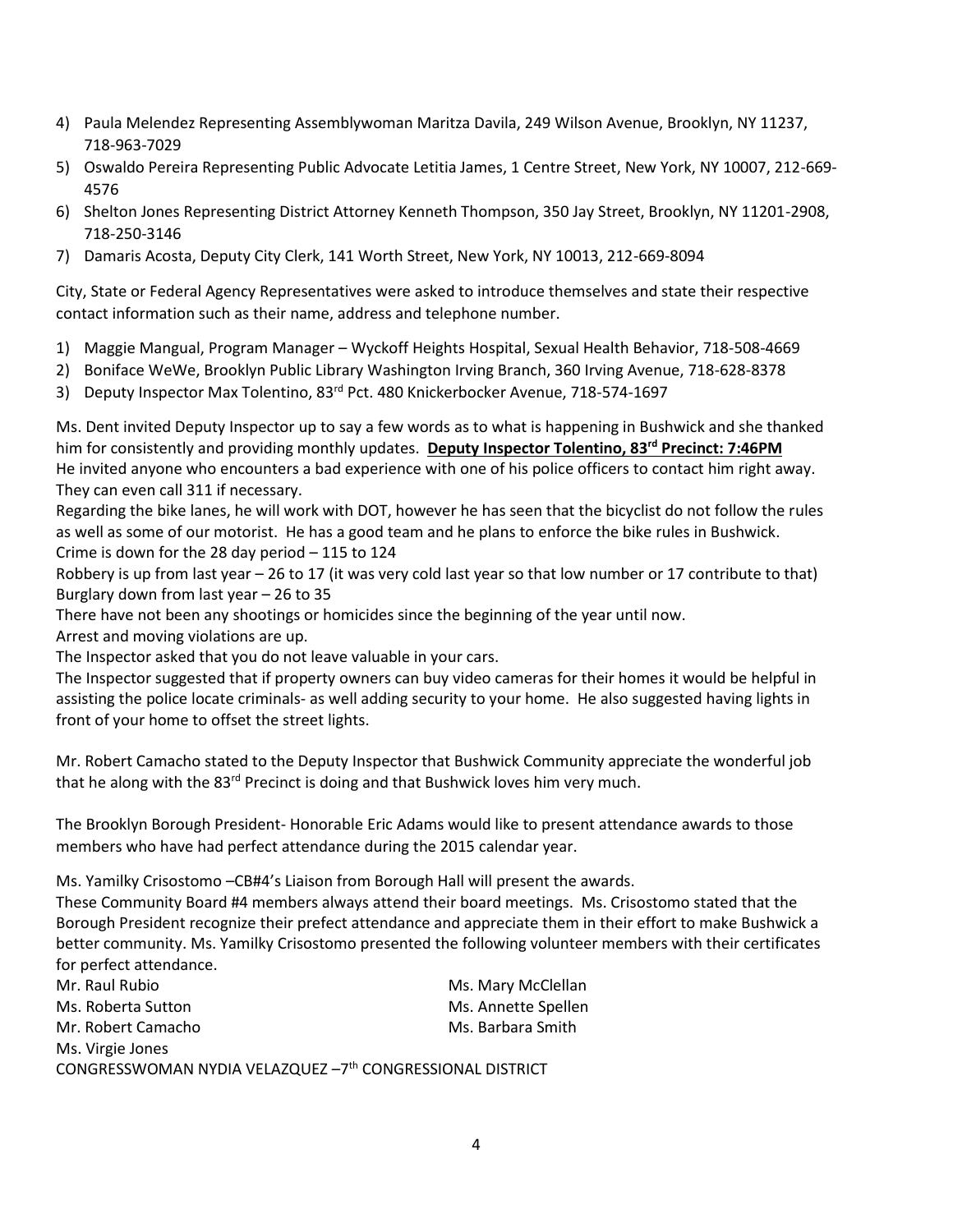NYPD-Commissioner Bratton- Praises Congresswoman Velazquez' *ANTI GUN BILL: HE HIGHLIGHTS THE BILL'S USE OF TECHNOLOGY TO BETTER TRACK WEAPONS. Part of the bill is aimed at assisting law enforcement in determining he origin of weapons used in crimes on New York streets, so many which flow into our City through the so-called "Iron Pipeline".*

*Across the U.S. almost 600,000 guns are stolen each year from private homes. New York streets are often a destination for guns lost or stolen in states with more permissive gun laws, a trend criminal experts have referred to as the "Iron Pipeline"*

MTA ANNOUNCES PLAN TO ENGAGE WITH COMMUNITY ON L TRAIN TUNNEL RECONSTRUCTION WORK Have you heard? The MTA has plans to do major construction work on the L Train Tunnel which carry the L train under the East River between Brooklyn and Manhattan. The Canarsie Tubes were heavily damaged during Superstorm Sandy when they were flooded with 7 million gallons of saltwater, which has eaten away at the mental and concrete materials that make up the tubes' infrastructure, as reported by Chairman Prendergast of the MTA. He also reported on the need to bring the Canarsie Tubes to a state of good repair, while working closely with the community and its elected officials to determine the best way to proceed with this work and provide travel alternatives while it occurs.

NYS Senator Martin Malave Dilan stated that news of the potential long term closure of the L line alarmed riders and businesses alike as they feared the worst. Meeting with NYC Transit and the MTA represents the beginning of a dialogue with the L- Line community.

NYS Comptroller- Thomas DiNapoli- is seeking our collaboration on their survey on noise in New York City neighborhoods. Research indicates that noise can adversely impact people's health and quality of life. The purpose of the survey is to learn about people's experience of noise and to solicit ideas for reducing noise in their community. The survey is available in English, Spanish and Mandarin and Russian. The English website for the survey:<https://www.surveymonkey.com/r/37Q8CWS> . The Spanish website for the survey <https://www.surveymonkey.com/r/XFF3DL52>

Comptroller's Office is encouraging all to complete the survey by March 15, 2016.

## NYC DEPARTMENT OF EDUCATION- PRE- K ADMISSION TEAM

Encourages parents of children born in NYC during 2012 to register to attend free full day high quality pre-Kindergarten in the fall. The pre-K application deadline is Friday, March 4, 2016. Eligible families must apply by the deadline in order to receive a full day pre-K offer from the NYC Department of Education. There are three ways to apply:

- Online via the pre-K@schools.nyc.gov
- Over the phone by calling 718 935-2067 (8am -6pm)
- In person at a Family Welcome Center (8am-3pm)

#### BROOKLYN BOROUGH PRESIDENT ERIC ADAMS

Free workshop series on Youth Organization Capacity Building. The meeting is Thursday, February 18, 2026 from 6:00pm -8:00pm in the community room of Brooklyn Borough Hall, with future dates also scheduled on Thursday, May  $12^{th}$  and Thursday, August  $18^{th}$ . Learn for the experts about grant writing, business plans, technology, social media and other tools to help support our Brooklyn youth.

NYC- COUNCILMEMBER ANTONIO REYNOSO 34TH DISTRICT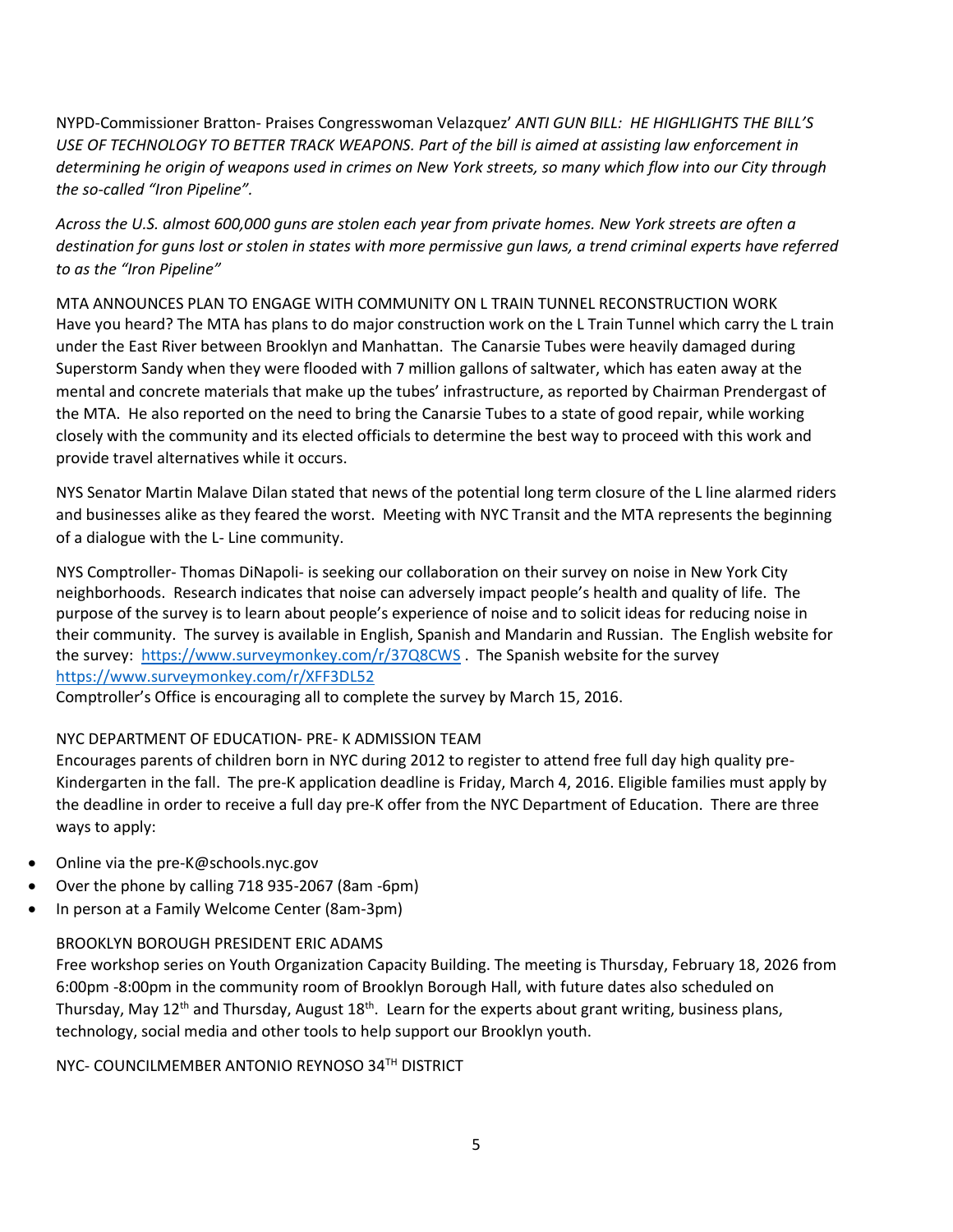Invites you to Celebrate Black Leadership- Honoring Men of Color Who Inspire the Youth in Our Community. Monday, February 29, 2016 6pm -8pm. 929 Broadway at Melrose Street.

### **DISTRICT MANAGER REPORT- 8:18PM**

#### NYC DEPARTMENT OF CONSUMER AFFAIRS

Birdy's located at 1215 Myrtle Avenue Brooklyn NY 11221 (entity name Myrtle Village LLC) Is requesting CB#4's endorsement of their Unenclosed Sidewalk Café- which would include 8 Tables with 16 Chairs. The location is at the corner of Charles Place/. The DCA is requesting CB#4 recommendation by March 7, 2016

### **Brighten Broadway Meeting**

Project undertaken by Center for Cities & Schools, NYC Department of Education NYC-Y Plan EBC High School for Public Service.

The Broadway corridor was chosen as a project focal area as Broadway serves as a central artery in Bushwick, and it acts as an intersection between several different communities. Impacted by issues ranging from pedestrian safety to gentrification, this corridor also has many potential assets from cultural resources to accessibility to transportation options. The EHC High School for Public Service students have the ability to provide invaluable local youth driven insight into the potential opportunities for sustainable redesign of the Broadway Corridor.

NYC Council Member Reynoso has committed half a million dollars over two years toward improving this Bushwick artery. The students will conduct community mapping to examine local strengths, weaknesses, opportunities, and threats. They will participate in existing meetings with local stakes -holders, and connect with those stakeholders to conduct local surveys and interviews and potentially organize a town hall style charrette for the community.

Finally, students will design a marketing campaign with logos and slogans to help sustain their vision into the future. They will receive mentorship from Councilman Reynoso's office as they help identify other local organizations to bring into their proposal and learn how to secure commitments from those stakeholders.

## **Kings County District Attorney-Ken Thompson**

The District Attorney created a new unit to work with Drivers of Crime -DOC. Mostly young men who are repeat offenders of aggressive crimes. When DOCs arrested the District Attorney's Office is notified. These DOCs are offered options of receiving services that they can take advantage of. A major caveat should another arrest be made these individuals are going to be put away for a very long time.

Issue of Fairness in Brooklyn- Wrongful conviction cases- Ten 10 prosecutors assigned. Men have been released for wrongful convictions

The DA Office will be sending out information to board on important cases within the district.

Borough President Adams plan a Tour of Bushwick this spring to further understand what the issues are in the community. He will connect with community leaders in a productive conversation.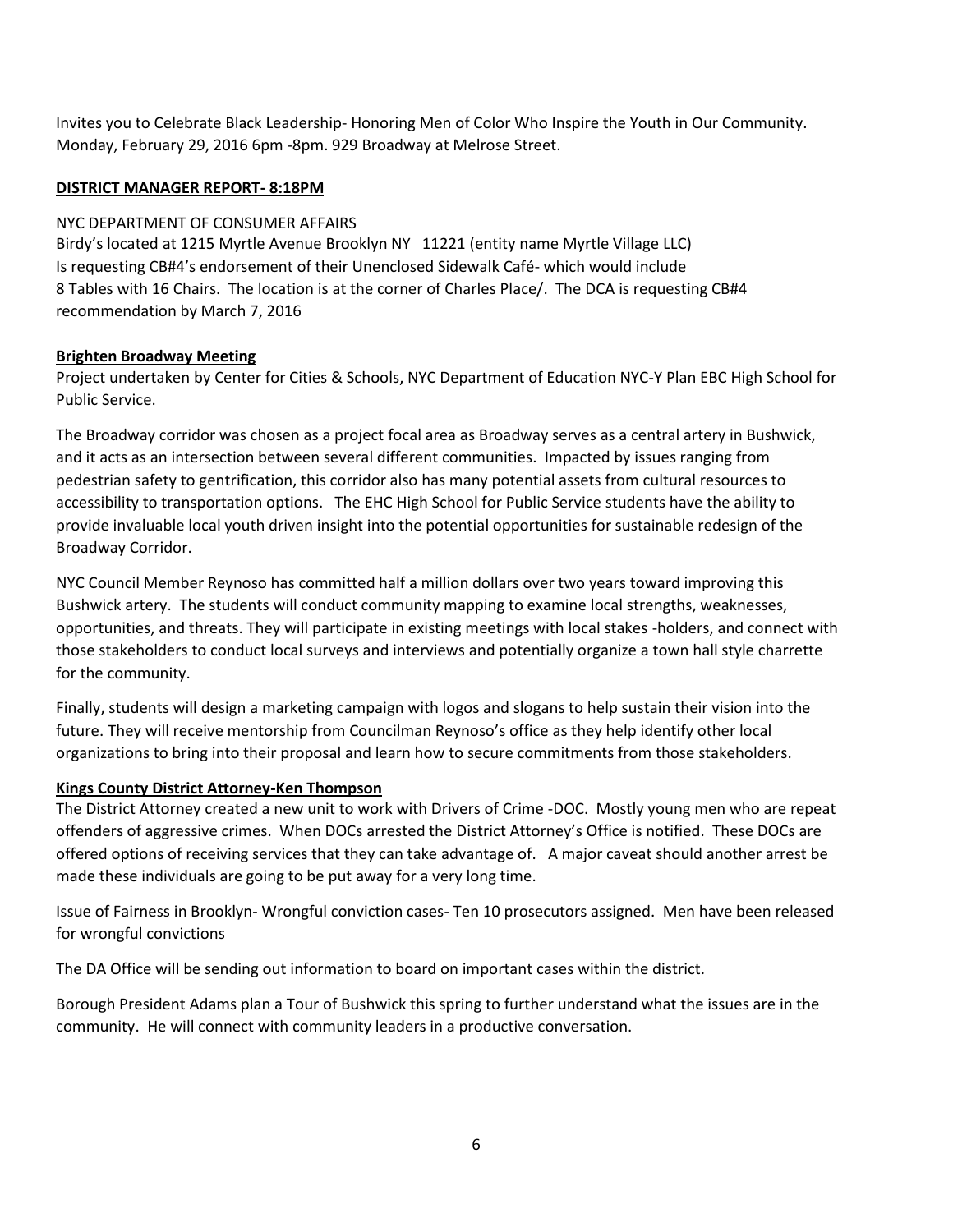### **Bushwick Community Re-zoning (Steering Committee Members)**

For the last two months, the Mayor's Office, the City Council and CB4 worked to create the tools that will allow you to shape the next phases of the *Bushwick Neighborhood Plan*.

After much brainstorming, we will present to you different options and scenarios to plan community engagement and the review of the community's previous recommendations that will affect public investment and zoning changes in your neighborhood.

At the next meeting you will be able to:

- Review and Prioritize key issues and goals for issue-specific town halls
- Plan outreach and engagement strategies
- Select the agencies and community stakeholders that should be engaged for these town halls
- Establish a clear timeline that includes milestones for the implementation of the recommendations. We will have visual tools to help make those decisions.
- Learn about HPD's planning and preservation strategies (towards tenants and property owners)

## THIS IS THE BEGINNING OF A MORE ACTIVE PHASE OF THE BUSHWICK NEIGHBORHOOD PLANNING PROCESS. SO YOUR ATTENDANCE IS ESSENTIAL!

Please save the date for our next Steering Committee meeting.

When? WEDNESDAY FEBRUARY 24TH, 2016 FROM 6:00PM to 8:00PM

Where? 422 CENTRAL AVENUE, BETWEEN PALMETTO STREET AND WOODBINE STREET AT

THE HOPE GARDENS COMMUNITY CENTER.

NYC-DOHMH- RAT ACADEMY

A targeted approach for homeowners, interested tenants, local business community, etc.

A three hour course that that goes over basic rat facts (what attracts them, what their make-up is), prevention steps, how to supervise/hire an exterminator, etc.

Our community is high priority on the list and is a part of the rat reservoir program (Rat reservoirs are areas where populations of rats repeatedly rebound from extermination attempts.) As part of the program, DOHMH do an indexing of target areas by mapping and systematically assessing and tracking to address rodent conditions.

In order to take part of the Rat Academy the District Manager asked for at least 20 participants. At the completion of the training, participants receive a rat management certificate and a rat-resistant trash can.

## **NYPD -83RD PRECINCT 2016 STREET CLOSING DENIED LIST**

DUE TO QUALITY OF LIFE COMPLAINTS, SHOOTINGS, HOMICIDES, STABBINGS. CURRENT BLOCKS MUST CONTACT COMMUNITY AFFAIRS TO START A BLOCK ASSOCIATION AND WORK TO IMPROVE THE QUALITY OF LIFE ON BLOCK AND ATTEND 83 PCT. COMMUNITY COUNCIL MONTHLY MEETINGS

| 1. ABERDEEN ST./ BUSHWICK/DEAD END   |    | 7. CORNELIA ST./KNICKERBOCKER/IRVING |
|--------------------------------------|----|--------------------------------------|
| 2. BLEECKER ST./CENTRAL/ WILSON      | 8. | COVERT ST./BUSHWICK/EVERGREEN AVE    |
| 3. CHAUNCEY ST/BDWAY/BUSHWICK***     | 9. | DECATUR ST./KNICKERBOCKER/IRVING***  |
| 4. COOPER/BUSHWICK/EVERGREEN         |    | 10. DEKALB AVE/KNICKERBOCKER/IRVING  |
| 5. CORNELIA/EVERGREEN/CENTRAL        |    | 11. DEKALB AVE./IRVING/WYCKOFF       |
| 6. CORNELIA ST./WILSON/KNICKERBOCKER |    | 12. DESALES PL./BUSHWICK / DEAD END  |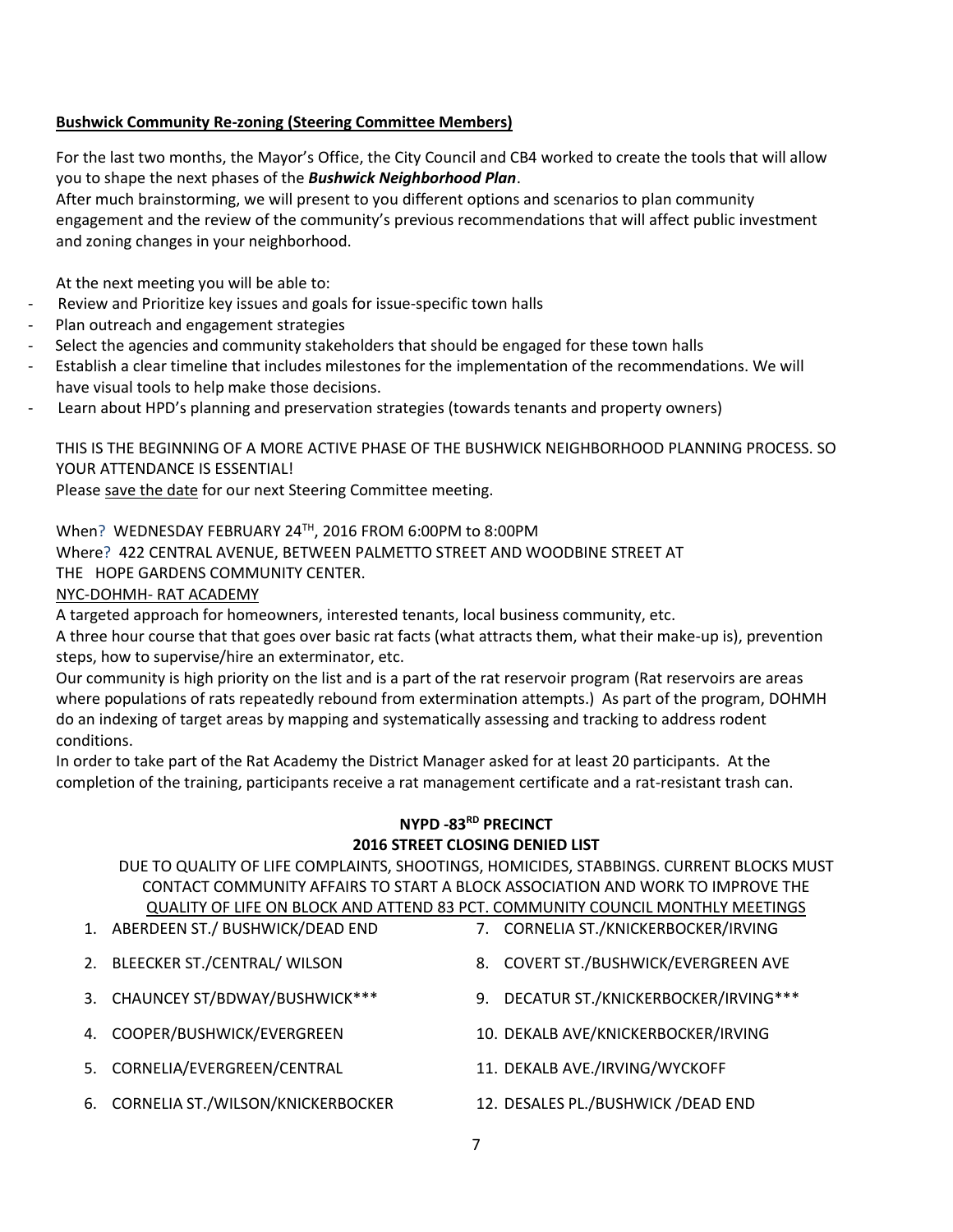- 13. ELDERT ST./BROADWAY/BUSHWICK
- 14. ELDERT ST./BUSHWICK/EVERGREEN
- 15. GATES AVE/ EVERGREEN/ CENTRAL
- 16. GEORGE ST/CENTRAL/WILSON
- 17. GEORGE ST/WILSON/KNICK
- 18. GOODWIN PLACE/GREEN/GROVE
- 19. GROVE ST/KNICKERBOCKER/MYRTLE
- 20. HALSEY ST./BROADWAY/BUSHWICK
- 21. HALSEY ST./KNICKERBOCKER AVE/IRVING
- 22. HANCOCK ST/BUSHWICK/EVERGREEN\*\*\*
- 23. HANCOCK ST./ EVERGREEN/CENTRAL
- 24. HANCOCK ST/KNICK/IRVING
- 25. HARMAN ST/CENTRAL/WILSON
- 26. HIMROD/KNICKERBOCKER/IRVING
- 27. JEFFERSON ST./BUSHWICK/EVERGREEN
- 28. MADISON ST/BROADWAY.BUSHWICK\*\*\*
- 29. MENAHAN ST./WILSON/KNICKERBOCKER
- 30. MOFFAT ST./BDWAY/BUSHWICK
- 31. MOFFAT ST./EVERGREEN/CENTRAL
- 32. MOFFAT ST./CENTRAL/WILSON
- 33. PALMETTO/KNICKERBOCKER/IRVING
- 34. PARK ST./BROADWAY/BEAVER
- 35. PILLING ST/BDWAY/BUSHWICK
- 36. PILLING ST/BUSHWICK/EVERGREEN
- 37. PUTNAM AVE/CENTRAL/WILSON
- 38. PUTNAM AVE.IRVING AVE/RIDGEWOOD PL
- 39. PUTNAM AVE/WILSON/KNICKERBOCKER
- 40. PUTNAM AVE/KNICKERBOCKER/IRVING
- 41. SCHAEFFER ST/EVERGRN/CENTRAL
- 42. SCHAEFFER ST./CENTRAL/WILSON
- 43. SCHAEFFER ST./WILSON/KNICKERBOCKER AVE
- 44. SCHAEFFER ST./KNICKERBOCKER/IRVING
- 45. SUYDAM ST/WYCKOFF/ST. NICHOLAS AVE
- 46. STANHOPE ST./WILSON/KNICKERBOCKER\*\*\*
- 47. STOCKHOLM ST. /WILSON/KNICKERBOCKER\*\*\*
- 48. TROUTMAN/KNICKERBOCKER/IRVING
- 49. VAN BUREN ST/BDWAY/BUSHWICK\*\*\*
- 50. VANDERVEER ST./BUSHWICK/DEAD END\*\*\*
- 51. WEIRFIELD ST./ BROADWAY/ BUSHWICK\*\*\*
- 52. WEIRFIELD ST/EVERGREEN/CENTRAL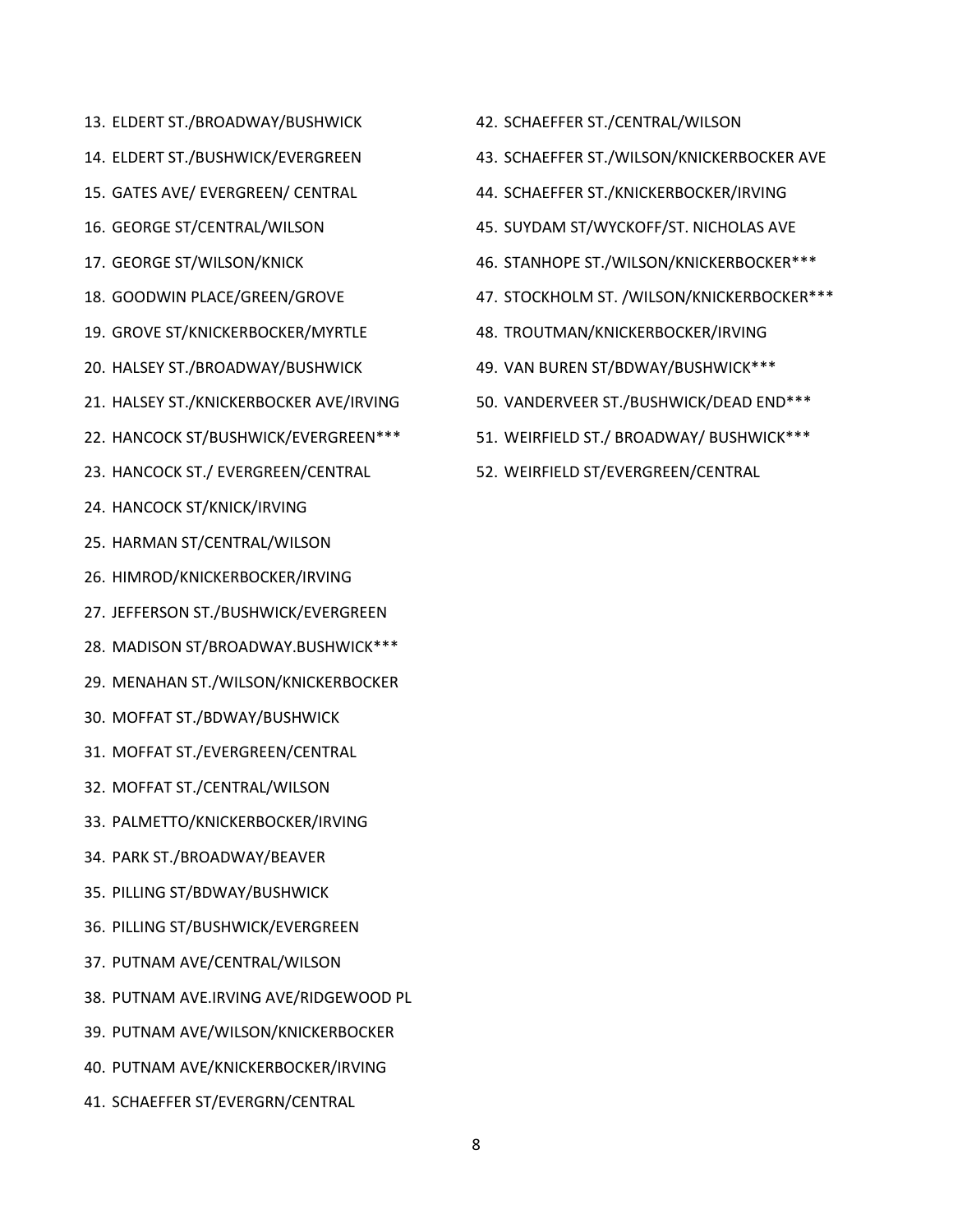The following blocks can have a block party with restricted hours ONLY – From 9AM-3PM

- 1) Belvidere Street / Broadway and Beaver Street
- 2) Cornelia Street / Knickerbocker and Irving Avenues
- 3) Decatur Street / Wilson and Knickerbocker Avenues
- 4) Fayette Street / Broadway and Beaver Streets
- 5) Jefferson Street / Irving and Wyckoff Avenues
- 6) Linden Street / Broadway and Bushwick Avenue
- 7) Linden Street / Knickerbocker and Irving Avenues
- 8) Moffat Street / Broadway and Bushwick Avenue
- 9) Pilling Street / Evergreen and Central Avenues
- 10) Stanhope Street / Evergreen and Central Avenues
- 11) Stanhope Street / Knickerbocker and Irving Avenues
- 12) Troutman Street / Bushwick and Evergreen Avenues
- 13) Woodbine Street / Wilson and Knickerbocker Avenues

Any block wishing to utilize any of the above mentioned street locations must first contact the 83<sup>rd</sup> Pct. At (718) 574-1697

Additionally, an informational meeting will be held on Tuesday, March 1, 2016 at 6:30pm with all block leaders. The meeting will be held at the 83<sup>rd</sup> Precinct located at 480 Knickerbocker Avenue.

Ujima Community Working Together Inc. & Bushwick Community Partnership Program, 83<sup>rd</sup> Precinct Youth/School Team invites all teens for a discussion on Teen Violence – Thursday, February 25, 2016 from 5pm-7pm New Jerusalem Church 484 Knickerbocker Ave. (For Teens Only)

A real discussion about NYC Senior and the Rising Food Insecurity Crisis on Tuesday, February 23, 2016 NYC FREE TAX PREP

New Yorkers who earned \$62,000 or less in 2015 may qualify for FREE TAX PREP services, including online filing at nyc.gov/tax prep

## **Recommendations – 8:32PM:**

In an attempt to vote for the #1 Public Hearing Item – NYC Department of Transportation: Bushwick Community Bicycle Planning the board no longer had a quorum due to some board members leaving early so the voting process is rescheduled for the March Community Board Monthly Meeting.

The Chairperson Ms. Julie Dent asked all board members to adhere to the By Laws. They must be here. If they are not committed those members should resign.

## **Announcements -8:41PM:**

Hope Gardens Community Center - A Program of Coalition for Hispanic Family Services:

- Why be part of the Youth Advisory Council? Develop Leadership skills while you build and empower your community. The Youth Advisory Council meets Fridays 6-7:30PM. For more information call 718-919- 1603, 422 Central Avenue, Brooklyn, NY 11221[, www.HispanicFamilyServicesNY.org](http://www.hispanicfamilyservicesny.org/)
- Basketball: Monday Thursdays 3-10PM, Fridays 6-10PM & Saturdays 11AM-5PM (Open Gym) Tournaments Tuesday & Thursday from 6-10PM. Come play ball for FREE and Bring YOUR FRIENDS! For more information call 718-919-1673